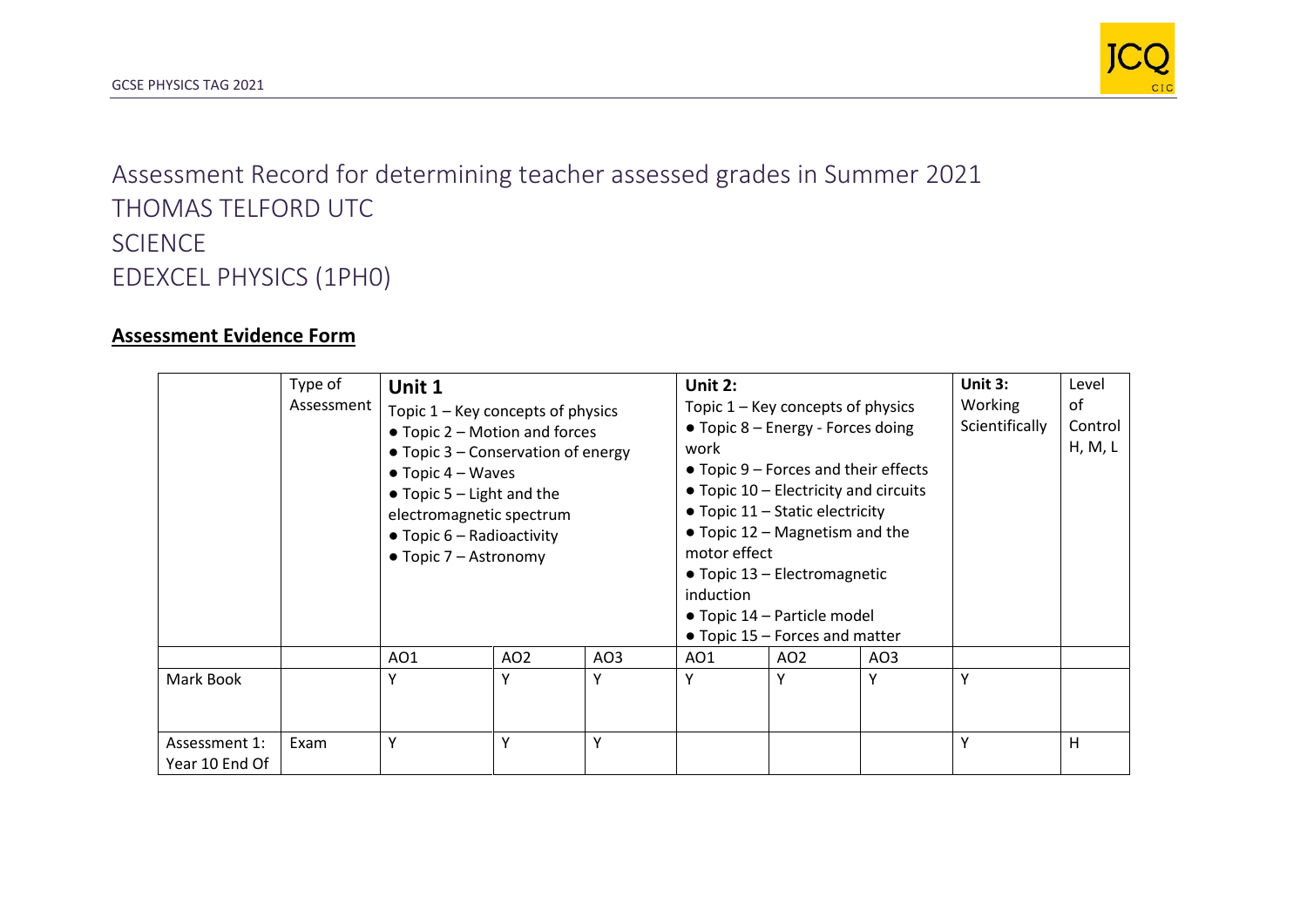

## GCSE PHYSICS TAG 2021

| Year Exam       |            |   |   |   |   |   |   |   |                                                                                       |
|-----------------|------------|---|---|---|---|---|---|---|---------------------------------------------------------------------------------------|
| 18/09/2020      |            |   |   |   |   |   |   |   |                                                                                       |
| Assessment 2:   | Exam       | Y | Y | Y |   |   |   | Y | H                                                                                     |
| Physics         |            |   |   |   |   |   |   |   |                                                                                       |
| Paper 1         |            |   |   |   |   |   |   |   |                                                                                       |
| Mock Exam       |            |   |   |   |   |   |   |   |                                                                                       |
| 12/12/2020      |            |   |   |   |   |   |   |   |                                                                                       |
| Assessment 3:   | Exam       |   |   |   | Y | Y | Y | Υ | H                                                                                     |
| Physics         |            |   |   |   |   |   |   |   |                                                                                       |
| Paper 2         |            |   |   |   |   |   |   |   |                                                                                       |
| Mock Exam       |            |   |   |   |   |   |   |   |                                                                                       |
| 26/04/2021      |            |   |   |   |   |   |   |   |                                                                                       |
| Assessment 4:   | Exam       | Υ | Y | Y |   |   |   |   | M                                                                                     |
| SP4             | Question   |   |   |   |   |   |   |   |                                                                                       |
| Waves           |            |   |   |   |   |   |   |   |                                                                                       |
|                 |            |   |   |   |   |   |   |   |                                                                                       |
| Assessment 5:   | Exam       |   |   |   | Y | Y | Y | Y | M                                                                                     |
| SP14            | Question   |   |   |   |   |   |   |   |                                                                                       |
| Particle        |            |   |   |   |   |   |   |   |                                                                                       |
| Model           |            |   |   |   |   |   |   |   |                                                                                       |
| Assessment 6:   | Exam       | Y | Υ | Y |   |   |   |   | M                                                                                     |
| SP5             | Question   |   |   |   |   |   |   |   |                                                                                       |
| Light           |            |   |   |   |   |   |   |   |                                                                                       |
| Assessment 7    | Exam       | Y | Y | Y |   |   |   |   | $\mathsf{M}% _{T}=\mathsf{M}_{T}\!\left( a,b\right) ,\ \mathsf{M}_{T}=\mathsf{M}_{T}$ |
| SP <sub>6</sub> | Question   |   |   |   |   |   |   |   |                                                                                       |
| Radioactivity   |            |   |   |   |   |   |   |   |                                                                                       |
| Assessment 8    | Microsoft  | Y | Y | Y | Y | Y | Y | Y | $\mathsf{L}$                                                                          |
| Y11 Mid         | Forms      |   |   |   |   |   |   |   |                                                                                       |
| Sessional       | Online     |   |   |   |   |   |   |   |                                                                                       |
| Assessment      | Assessment |   |   |   |   |   |   |   |                                                                                       |
| 9/2/2021        |            |   |   |   |   |   |   |   |                                                                                       |